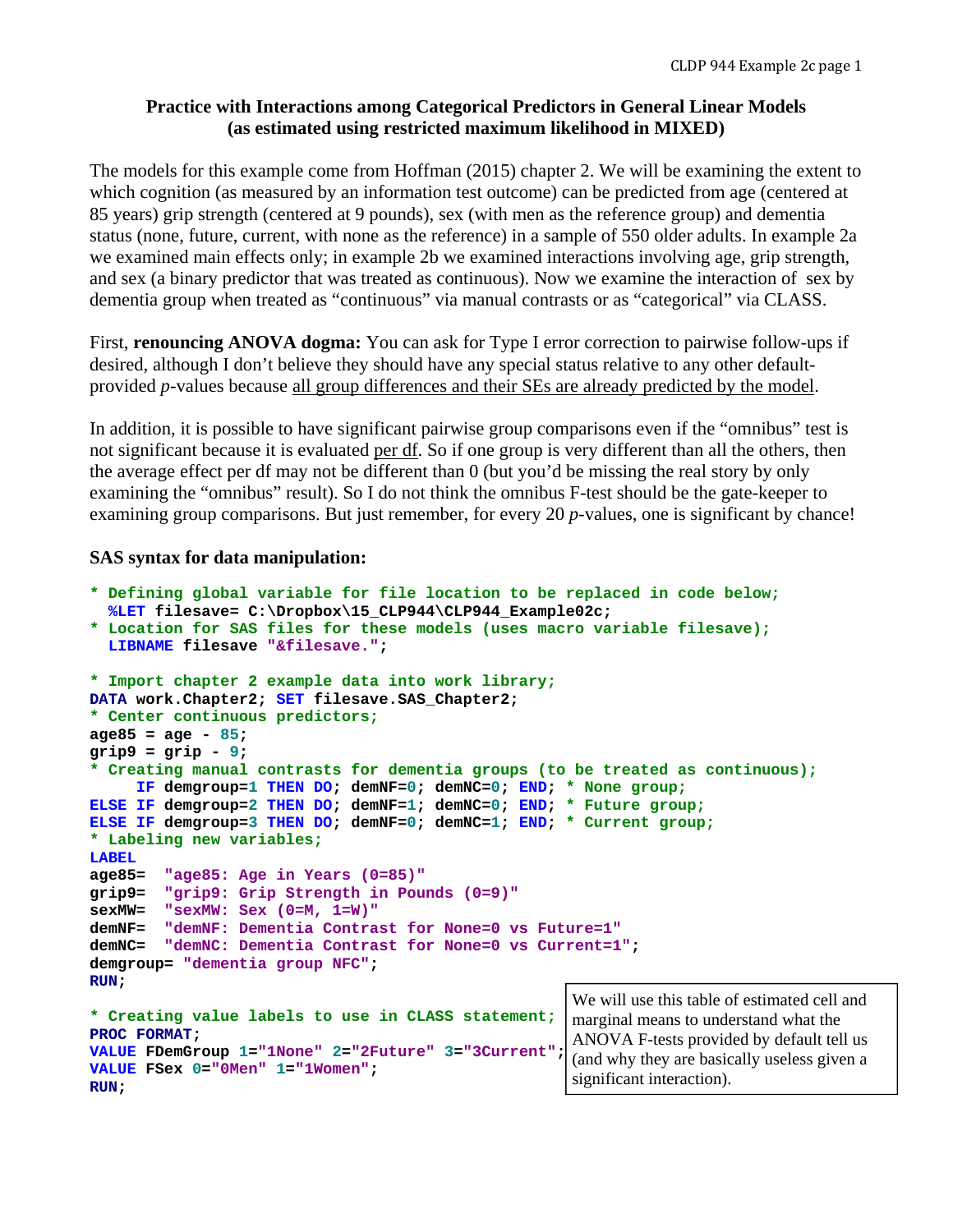| Equation 2.13, adding sex*dementia group:<br>$Cognition_i =$                | Dementia<br>Group | Men   | Women | Marginal<br>Mean  |
|-----------------------------------------------------------------------------|-------------------|-------|-------|-------------------|
|                                                                             | None              | 29.07 | 26.20 | 27.63             |
| $\beta_0 + \beta_1 (Age_i - 85) + \beta_2 (Grip_i - 9) + \beta_3 (SexMW_i)$ | Future            | 23.01 | 20.30 | 21.66             |
| $+\beta_4(DemNF_i)+\beta_5(DemNC_i)+\beta_6(Age_i-85)(Grip_i-9)$            | Current           | 17.10 | 6.35  | 11.72             |
| $+\beta_7(SexMW_i)(DemNF_i)+\beta_8(SexMW_i)(DemNC_i)+e_i$                  | Marginal          |       |       | $\sigma_{\rho}^2$ |
|                                                                             | Mean              | 23.03 | 17.62 | $= 85.97$         |

**SAS syntax and output if sex and dementia group are both treated as continuous:**

```
TITLE1 'Eq 2.13: Adding Sex by Dementia Interaction'; 
TITLE2 'Continuous Sex (0=Men), Continuous Dementia (0=None)'; 
PROC MIXED DATA=work.Chapter2 COVTEST NOCLPRINT NAMELEN=100 IC METHOD=REML; 
MODEL cognition = age85 grip9 age85*grip9 sexMW demNF demNC 
                 sexMW*demNF sexMW*demNC / SOLUTION CHISQ DDFM=BW; 
CONTRAST 'Model R2 Test' age85 1, grip9 1, age85*grip9 1, sexMW 1, demNF 1, demNC 1, 
                        sexMW*demNF 1, sexMW*demNC 1 / CHISQ; 
CONTRAST 'Omnibus Dementia*Sex Interaction' sexMW*demNF 1, sexMW*demNC 1 / CHISQ; 
* Cell means (predicted intercepts); 
ESTIMATE 'Men None' intercept 1 sexMW 0 demNF 0 demNC 0 sexMW*demNF 0 sexMW*demNC 0; 
                      intercept 1 sexMW 1 demNF 0 demNC 0 sexMW*demNF 0 sexMW*demNC 0;
ESTIMATE 'Men Future' intercept 1 sexMW 0 demNF 1 demNC 0 sexMW*demNF 0 sexMW*demNC 0; 
ESTIMATE 'Women Future' intercept 1 sexMW 1 demNF 1 demNC 0 sexMW*demNF 1 sexMW*demNC 0; 
ESTIMATE 'Men Current' intercept 1 sexMW 0 demNF 0 demNC 1 sexMW*demNF 0 sexMW*demNC 0; 
ESTIMATE 'Women Current' intercept 1 sexMW 1 demNF 0 demNC 1 sexMW*demNF 0 sexMW*demNC 1; 
* Simple effects of sex and dementia group;
ESTIMATE 'Sex Diff for None' sexMW 1 demNF 0 demNC 0 sexMW*demNF 0 sexMW*demNC 0; 
ESTIMATE 'Sex Diff for Future' sexMW 1 demNF 0 demNC 0 sexMW*demNF 1 sexMW*demNC 0; 
ESTIMATE 'Sex Diff for Current' sexMW 1 demNF 0 demNC 0 sexMW*demNF 0 sexMW*demNC 1; 
ESTIMATE 'None-Fut Diff in Men' sexMW 0 demNF 1 demNC 0 sexMW*demNF 0 sexMW*demNC 0; 
ESTIMATE 'None-Fut Diff in Women' sexMW 0 demNF 1 demNC 0 sexMW*demNF 1 sexMW*demNC 0; 
ESTIMATE 'None-Cur Diff in Men' sexMW 0 demNF 0 demNC 1 sexMW*demNF 0 sexMW*demNC 0; 
ESTIMATE 'None-Cur Diff in Women' sexMW 0 demNF 0 demNC 1 sexMW*demNF 0 sexMW*demNC 1; 
ESTIMATE 'Fut-Current Diff in Men' sexMW 0 demNF -1 demNC 1 sexMW*demNF 0 sexMW*demNC 0; 
ESTIMATE 'Fut-Current Diff in Women' sexMW 0 demNF -1 demNC 1 sexMW*demNF -1 sexMW*demNC 1; 
* Diffs in simple effects = interactions;
ESTIMATE 'A: Sex Effect differ between None and Future?' sexMW*demNF 1 sexMW*demNC 0; 
ESTIMATE 'A: None-Future Effect differ by Sex?' sexMW*demNF 1 sexMW*demNC 0; 
ESTIMATE 'B: Sex Effect differ between None and Current?' sexMW*demNF 0 sexMW*demNC 1; 
ESTIMATE 'B: None-Current Effect differ by Sex?'
ESTIMATE 'C: Sex Effect differ between Future and Current?' sexMW*demNF -1 sexMW*demNC 1; 
ESTIMATE 'C: Future-Current Effect differ by Sex?'
RUN; TITLE2; 
                 Solution for Fixed Effects 
                       Standard 
Effect Estimate Error DF t Value Pr > |t|
Intercept 29.0701 0.7485 541 38.84 <.0001 
age85 -0.3348 0.1199 541 -2.79 0.0054
grip9 0.6179 0.1481 541 4.17 <.0001 
age85*grip9 0.1222 0.04035 541 3.03 0.0026 
sexMW -2.8756 1.0112 541 -2.84 0.0046 
demNF -6.0559 1.6351 541 -3.70 0.0002
demNC -11.9707 2.2450 541 -5.33 <.0001
sexMW*demNF 0.1643 2.0705 541 0.08 0.9368
```
sexMW\*demNC -7.8751 3.0245 541 -2.60 0.0095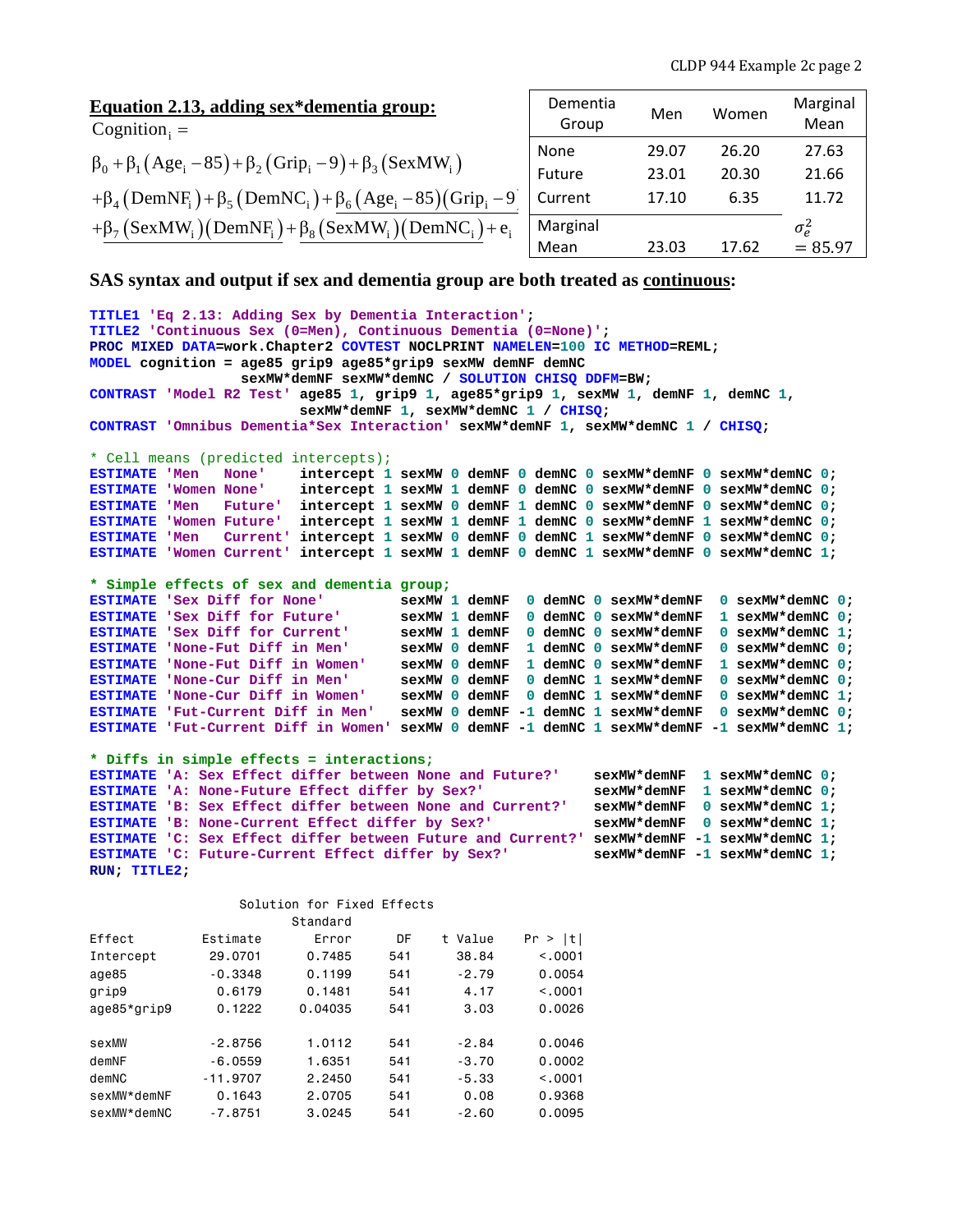#### Type 3 Tests of Fixed Effects

| <b>Means</b>   |     |     | Mean       |         | Mean                  |                 | MEAN |                        |  |
|----------------|-----|-----|------------|---------|-----------------------|-----------------|------|------------------------|--|
| Dementia Group |     |     | Men        |         | Women                 | <b>MARGINAL</b> |      | Sex Difference         |  |
| sexMW*demNC    |     | 541 | 6.78       | 6.78    | 0.0092                | 0.0095          |      |                        |  |
| sexMW*demNF    |     | 541 | 0.01       | 0.01    | 0.9368                | 0.9368          |      | (treated as separate). |  |
| demNC          |     | 541 | 28,43      | 28,43   | < 0.001               | < 0.0001        |      | effects are single df  |  |
| demNF          |     | 541 | 13.72      | 13.72   | 0.0002                | 0.0002          |      | because all fixed      |  |
| sexMW          |     | 541 | 8,09       | 8.09    | 0.0045                | 0.0046          |      | All tests are $df=1$   |  |
| age85*grip9    |     | 541 | 9.16       | 9.16    | 0.0025                | 0.0026          |      |                        |  |
| grip9          |     | 541 | 17.41      | 17.41   | < 0.001               | < 0.001         |      |                        |  |
| ge85           |     | 541 | 7.80       | 7.80    | 0.0052                | 0.0054          |      |                        |  |
| Effect         | DF  | DF  | Chi-Square | F Value | ChiSa<br>Pr<br>$\geq$ | Pr > F          |      |                        |  |
|                | Num | Den |            |         |                       |                 |      |                        |  |

| <b>Means</b>                         | Mean                  | Mean                 | MEAN                           | 37. PHILIPPIC                      |
|--------------------------------------|-----------------------|----------------------|--------------------------------|------------------------------------|
| None Mean                            | 29.07                 | 26.20                | 27.62                          | $-2.87(p=.0046)$                   |
| <b>Future Mean</b>                   | 23.01                 | 20.30                | 21.66                          | $-2.71(p=.1485)$                   |
| <b>Current Mean</b>                  | 17.10                 | 6.35                 | 11.72                          | $-10.75(p=.0002)$                  |
| <b>MARGINAL</b>                      | 23.03                 | 17.62                |                                | $-5.45$ (p <.0001)                 |
|                                      |                       |                      |                                |                                    |
| Dementia Group<br><b>Differences</b> | Men<br><b>Diff</b>    | Women<br><b>Diff</b> | <b>MARGINAL</b><br><b>DIFF</b> | Simple Effect<br><b>Difference</b> |
| None-Future Diff                     | $-6.06$ ( $p=.0002$ ) | $-5.90 (p< .0001)$   | $-5.97 (p< .0001)$             | A = 0.16 ( $p = .9368$ )           |
| None-Current Diff                    | $-11.97 (p< .0001)$   | $-19.85(p<.0001)$    | $-15.91 (p< .0001)$            | $B = -7.88(p=.0095)$               |

#### Estimates

|                                                  |            | Standard |     |         |         |
|--------------------------------------------------|------------|----------|-----|---------|---------|
| Label                                            | Estimate   | Error    | DF  | t Value | Pr >  t |
| Cell means (simple means)                        |            |          |     |         |         |
| Cognition for Men<br>None                        | 29,0701    | 0.7485   | 541 | 38.84   | < .0001 |
| Cognition for Women None                         | 26,1946    | 0.6388   | 541 | 41.00   | < .0001 |
| Cognition for Men<br>Future                      | 23,0142    | 1.4928   | 541 | 15.42   | < 0.001 |
| Cognition for Women Future                       | 20,3029    | 1.1186   | 541 | 18.15   | < 0.001 |
| Cognition for Men<br>Current                     | 17,0994    | 2.1402   | 541 | 7.99    | < .0001 |
| Cognition for Women Current                      | 6.3487     | 1.9479   | 541 | 3.26    | 0.0012  |
| Simple effects of sex                            |            |          |     |         |         |
| Sex Difference for None                          | $-2,8756$  | 1.0112   | 541 | $-2.84$ | 0.0046  |
| Sex Difference for Future                        | $-2.7113$  | 1.8741   | 541 | $-1.45$ | 0.1485  |
| Sex Difference for Current                       | $-10.7507$ | 2.8993   | 541 | $-3.71$ | 0.0002  |
| Simple effects of dementia group                 |            |          |     |         |         |
| None-Future Difference for Men                   | $-6.0559$  | 1.6351   | 541 | $-3.70$ | 0.0002  |
| None-Future Difference for Women                 | $-5.8916$  | 1.2778   | 541 | $-4.61$ | < 0.001 |
| None-Current Difference for Men                  | $-11.9707$ | 2,2450   | 541 | $-5.33$ | < 0.001 |
| None-Current Difference for Women                | $-19.8458$ | 2.0286   | 541 | $-9.78$ | < 0.001 |
| Future-Current Difference for Men                | $-5.9148$  | 2,5868   | 541 | $-2.29$ | 0.0226  |
| Future-Current Difference for Women              | $-13.9542$ | 2,2389   | 541 | $-6.23$ | < 0.001 |
| Differences in simple effects $=$ interactions   |            |          |     |         |         |
| A: Sex Effect differ between None and Future?    | 0.1643     | 2,0705   | 541 | 0.08    | 0.9368  |
| A: None-Future Effect differ by Sex?             | 0.1643     | 2.0705   | 541 | 0.08    | 0.9368  |
| B: Sex Effect differ between None and Current?   | $-7.8751$  | 3.0245   | 541 | $-2.60$ | 0.0095  |
| B: None-Current Effect differ by Sex?            | $-7.8751$  | 3.0245   | 541 | $-2.60$ | 0.0095  |
| C: Sex Effect differ between Future and Current? | $-8,0394$  | 3.4152   | 541 | $-2.35$ | 0.0189  |
| C: Future-Current Effect differ by Sex?          | $-8,0394$  | 3.4152   | 541 | $-2.35$ | 0.0189  |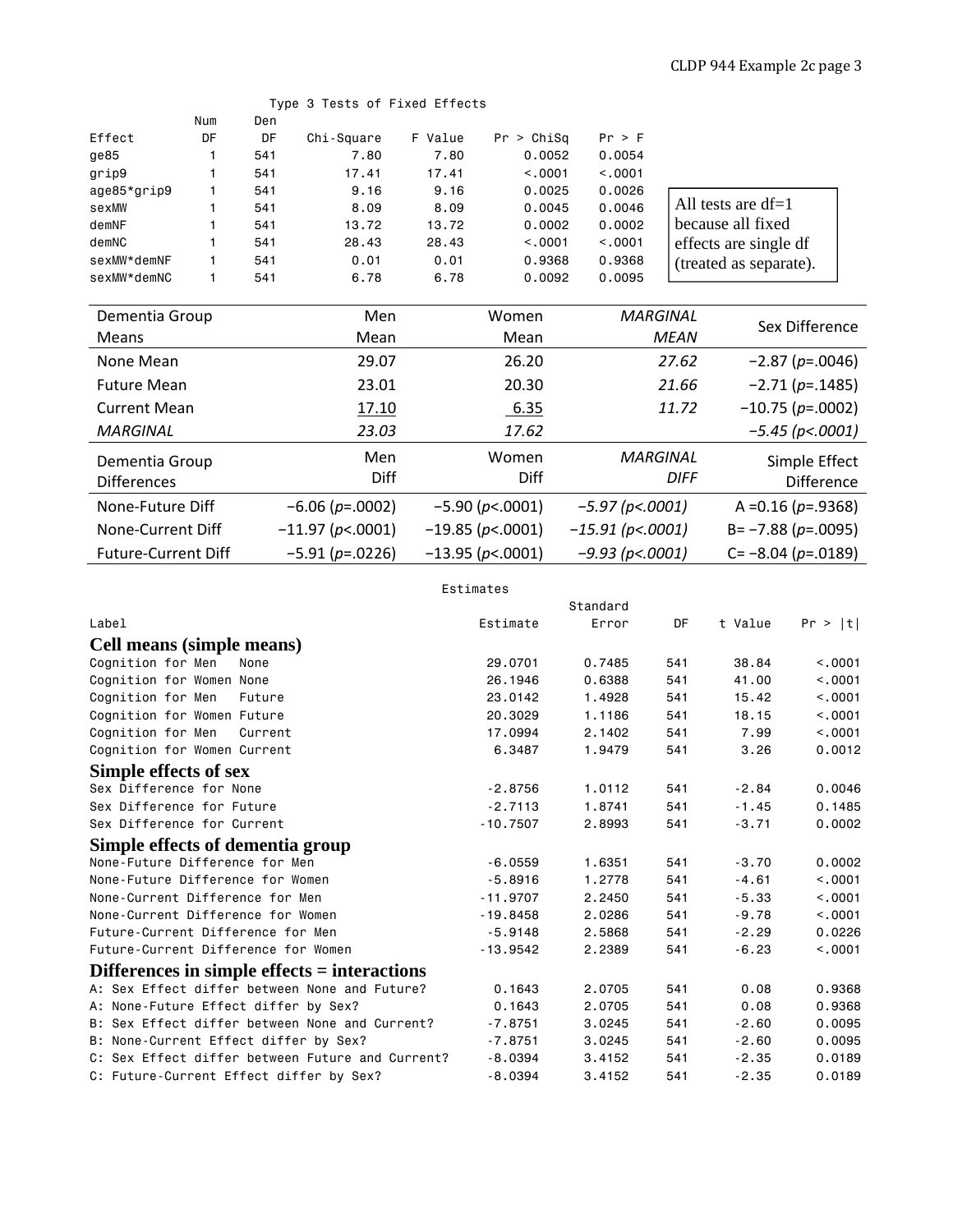#### Contrasts

|                                       | Num | Den |            |       |                                  |        |
|---------------------------------------|-----|-----|------------|-------|----------------------------------|--------|
| Label                                 | DF  | DF  | Chi-Sauare |       | F Value     Pr > ChiSq    Pr > F |        |
| Model R2 Test                         |     | 541 | 230.14     | 28.77 | < 0.001                          | <.0001 |
| Omnibus Dementia*Sex Interaction Test |     | 541 | 6.98       | 3.49  | 0.0304                           | 0.0311 |

#### **SAS syntax and output if sex is continuous but dementia group is categorical:**

```
TITLE2 'Continuous Sex (0=Men) and Categorical Dementia (Ref=Current)'; 
PROC MIXED DATA=work.Chapter2 COVTEST NOCLPRINT NAMELEN=100 IC METHOD=REML; 
CLASS demgroup; * Demgroup is categorical;
FORMAT demgroup Fdemgroup.; * Use my value label in the output;
MODEL cognition = age85 grip9 age85*grip9 sexMW demgroup 
                  sexMW*demgroup / SOLUTION CHISQ DDFM=BW; 
CONTRAST 'Model R2 Test' age85 1, grip9 1, age85*grip9 1, sexMW 1, demgroup -1 1 0, 
          demgroup -1 0 1, sexMW*demgroup -1 1 0, sexMW*demgroup -1 0 1 / CHISQ; 
* Marginal dementia group mean differences averaged across sex means (what F-tests give);
LSMEANS demgroup / DIFF=ALL AT(age85 grip9 sexMW) = (0 0 .5);
* Simple effects of dementia group diffs per sex;
LSMEANS demgroup / DIFF=ALL AT(age85 grip9 sexMW) = (0 0 0); * For men;
LSMEANS demgroup / DIFF=ALL AT(age85 grip9 sexMW) = (0 0 1); * For women;
```
Solution for Fixed Effects

dementia

|                | group           |            | Standard |     |           |                |                    |
|----------------|-----------------|------------|----------|-----|-----------|----------------|--------------------|
| Effect         | <b>NFC</b>      | Estimate   | Error    | DF  | t Value   | Pr >  t        |                    |
| Intercept      |                 | 17,0994    | 2.1402   | 541 | 7.99      | < 0.0001       |                    |
| age85          |                 | $-0.3348$  | 0.1199   | 541 | $-2.79$   | 0.0054         |                    |
| grip9          |                 | 0.6179     | 0.1481   | 541 | 4.17      | < 0.001        |                    |
| age85*grip9    |                 | 0.1222     | 0.04035  | 541 | 3.03      | 0.0026         |                    |
| sexMW          |                 | $-10.7507$ | 2.8993   | 541 | $-3.71$   | 0.0002         |                    |
| demgroup       | 1None           | 11,9707    | 2,2450   | 541 | 5.33      | < 0.001        |                    |
| demgroup       | 2Future         | 5.9148     | 2,5868   | 541 | 2.29      | 0.0226         | SAS-created        |
| demgroup       | <b>3Current</b> | 0          | ٠        |     |           | $\blacksquare$ |                    |
| sexMW*demgroup | 1None           | 7.8751     | 3,0245   | 541 | 2.60      | 0.0095         | dummy code for     |
| sexMW*demgroup | 2Future         | 8,0394     | 3.4152   | 541 | 2.35      | 0.0189         | ref group is       |
| sexMW*demgroup | 3Current        | 0          | ٠        |     | $\bullet$ |                | omitted $(= dots)$ |

|                |                |     | Type 3 Tests of Fixed Effects |             |            |          | Demgroup effects       |
|----------------|----------------|-----|-------------------------------|-------------|------------|----------|------------------------|
|                | Num            | Den |                               |             |            |          | are $df=2$ now         |
| Effect         | DF             | DF  | Chi-Square                    | Value<br>F. | Pr > Chisq | Pr > F   |                        |
| age85          |                | 541 | 7.80                          | 7.80        | 0.0052     | 0.0054   | Main effect of sex     |
| grip9          |                | 541 | 17.41                         | 17.41       | < 0.0001   | < 0.0001 |                        |
| age85*grip9    |                | 541 | 9.16                          | 9.16        | 0.0025     | 0.0026   | is now <b>marginal</b> |
| sexMW          |                | 541 | 19.45                         | 19.45       | < 0.0001   | < 0.001  | across dementia,       |
| demgroup       | 2              | 541 | 37.38                         | 18,69       | < 0.0001   | < 0.0001 | but main effect of     |
| sexMW*demgroup | $\overline{2}$ | 541 | 6.98                          | 3.49        | 0.0304     | 0.0311   | dementia is for men    |

Least Squares Means

|          | dementia   |       |       |       |          |          |     |         |          |
|----------|------------|-------|-------|-------|----------|----------|-----|---------|----------|
|          | group      |       |       |       |          | Standard |     |         |          |
| Effect   | <b>NFC</b> | age85 | grip9 | sexMW | Estimate | Error    | DF  | t Value | Pr >  t  |
| demgroup | 1None      | 0.00  | 0.00  | 0.50  | 27.6323  | 0.4780   | 541 | 57.80   | < 0.0001 |
| demgroup | 2Future    | 0.00  | 0.00  | 0.50  | 21.6586  | 0.9283   | 541 | 23.33   | < 0.0001 |
| demgroup | 3Current   | 0.00  | 0.00  | 0.50  | 11.7241  | 1.4443   | 541 | 8.12    | < 0.0001 |
| demgroup | 1None      | 0.00  | 0.00  | 0.00  | 29,0701  | 0.7485   | 541 | 38.84   | < 0.001  |
| demgroup | 2Future    | 0.00  | 0.00  | 0.00  | 23.0142  | 1.4928   | 541 | 15.42   | < 0.001  |
| demgroup | 3Current   | 0.00  | 0.00  | 0.00  | 17,0994  | 2.1402   | 541 | 7.99    | < 0.0001 |
| demgroup | 1None      | 0.00  | 0.00  | 1.00  | 26.1946  | 0.6388   | 541 | 41.00   | < 0.001  |
| demgroup | 2Future    | 0.00  | 0.00  | 1.00  | 20.3029  | 1.1186   | 541 | 18.15   | < 0.001  |
| demgroup | 3Current   | 0.00  | 0.00  | 1.00  | 6.3487   | 1.9479   | 541 | 3.26    | 0.0012   |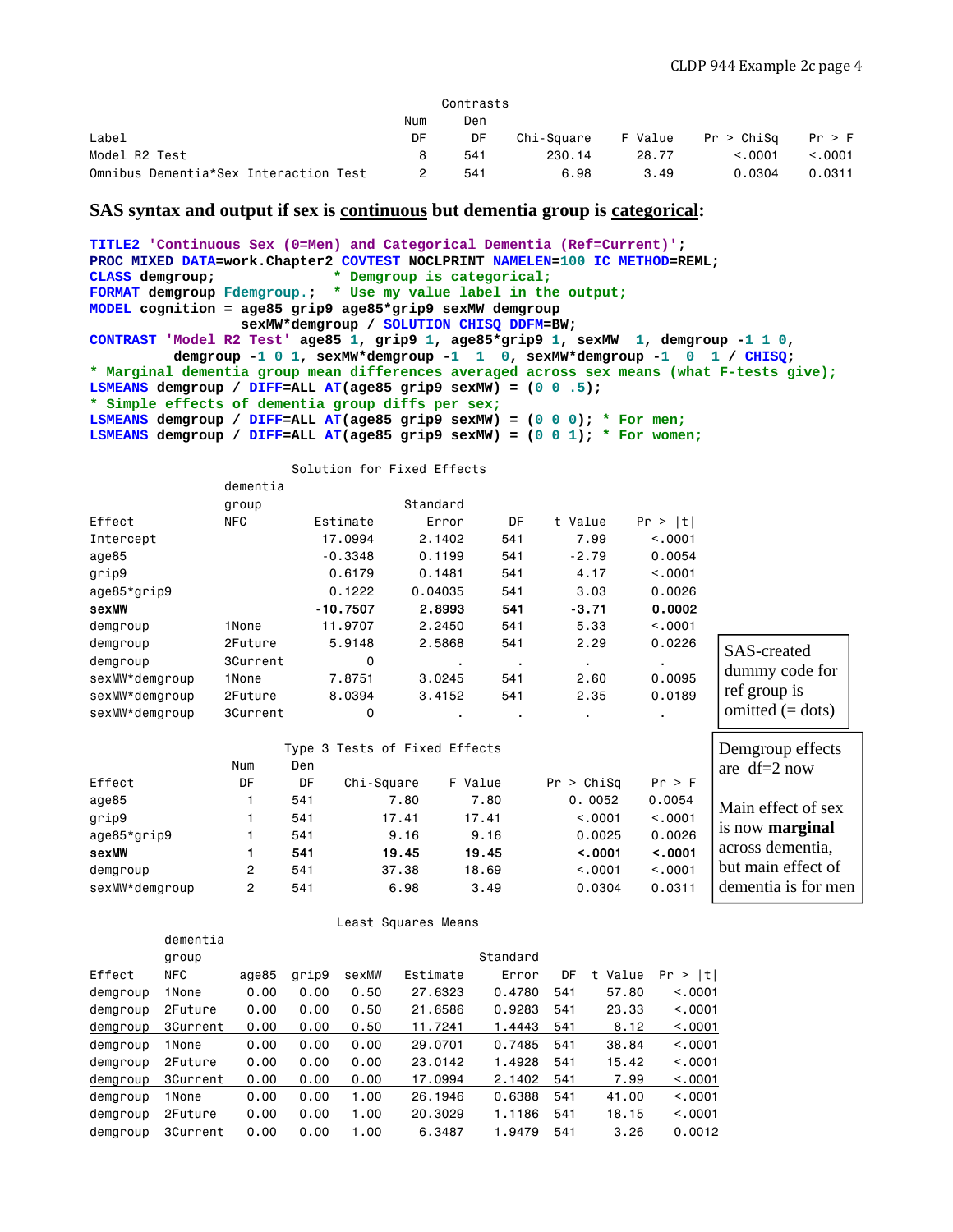|              | dementia   | dementia                                                                                                                                         |       |       |                                  | Differences of Least Squares Means                                                                                                         |          |     |                                                                                  |                                  |                                  |                |
|--------------|------------|--------------------------------------------------------------------------------------------------------------------------------------------------|-------|-------|----------------------------------|--------------------------------------------------------------------------------------------------------------------------------------------|----------|-----|----------------------------------------------------------------------------------|----------------------------------|----------------------------------|----------------|
|              | group      | group                                                                                                                                            |       |       |                                  |                                                                                                                                            | Standard |     |                                                                                  |                                  |                                  |                |
| Effect       | <b>NFC</b> | <b>NFC</b>                                                                                                                                       | age85 | grip9 | sexMW                            | Estimate                                                                                                                                   | Error    |     | DF t Value                                                                       | Pr >  t                          |                                  |                |
| demgroup     | 1None      | 2Future                                                                                                                                          | 0.00  | 0.00  | 0.50                             | 5.9738                                                                                                                                     | 1.0399   | 541 | 5.74                                                                             | < .0001                          |                                  |                |
| demgroup     | 1None      | 3Current                                                                                                                                         | 0.00  | 0.00  | 0.50                             | 15,9083                                                                                                                                    | 1.5134   | 541 | 10.51                                                                            | < 0.001                          |                                  |                |
| demgroup     | 2Future    | 3Current                                                                                                                                         | 0.00  | 0.00  | 0.50                             | 9.9345                                                                                                                                     | 1.7135   | 541 | 5.80                                                                             | < 0.001                          |                                  |                |
| demgroup     | 1None      | 2Future                                                                                                                                          | 0.00  | 0.00  | 0.00                             | 6,0559                                                                                                                                     | 1.6351   | 541 | 3.70                                                                             | 0.0002                           |                                  |                |
| demgroup     | 1None      | 3Current                                                                                                                                         | 0.00  | 0.00  | 0.00                             | 11,9707                                                                                                                                    | 2,2450   | 541 | 5.33                                                                             | < 0.001                          |                                  |                |
| demgroup     | 2Future    | 3Current                                                                                                                                         | 0.00  | 0.00  | 0.00                             | 5.9148                                                                                                                                     | 2,5868   | 541 | 2.29                                                                             | 0.0226                           |                                  |                |
| demgroup     | 1None      | 2Future                                                                                                                                          | 0.00  | 0.00  | 1.00                             | 5.8916                                                                                                                                     | 1.2778   | 541 | 4.61                                                                             | < 0.001                          |                                  |                |
| demgroup     | 1None      | 3Current                                                                                                                                         | 0.00  | 0.00  | 1.00                             | 19,8458                                                                                                                                    | 2,0286   | 541 | 9.78                                                                             | < 0.001                          |                                  |                |
| demgroup     | 2Future    | <b>3Current</b>                                                                                                                                  | 0.00  | 0.00  | 1.00                             | 13,9542                                                                                                                                    | 2,2389   | 541 | 6.23                                                                             | < 0.001                          |                                  |                |
|              |            | * Simple effects of sex per dementia group;<br>ESTIMATE 'Sex Diff for None'<br>ESTIMATE 'Sex Diff for Future'<br>ESTIMATE 'Sex Diff for Current' |       |       | demgroup<br>demgroup<br>demgroup | $\mathbf 0$<br>0<br>$\mathbf 0$<br>$\mathbf 0$<br>$\mathbf 0$<br>0<br>* Simple effects of dementia group per sex (redundant with LSMEANS); |          |     | 0 sexMW 1 sexMW*demgroup<br>0 sexMW 1 sexMW*demgroup<br>0 sexMW 1 sexMW*demgroup | 1<br>$\mathbf 0$<br>$\mathbf{0}$ | $\mathbf 0$<br>$\mathbf{1}$<br>0 | 0:<br>0;<br>1: |
|              |            | ESTIMATE 'None-Future Diff for Men'                                                                                                              |       |       |                                  | demgroup -1<br>1.                                                                                                                          |          |     | 0 sexMW 0 sexMW*demgroup                                                         | $\mathbf 0$                      | $\mathbf 0$                      | 0:             |
|              |            | ESTIMATE 'None-Future Diff for Women'                                                                                                            |       |       |                                  | $d$ emgroup $-1$<br>1.                                                                                                                     |          |     | 0 sexMW 0 sexMW*demgroup -1                                                      |                                  | 1                                | 0:             |
|              |            | ESTIMATE 'None-Current Diff for Men'                                                                                                             |       |       |                                  | $d$ emgroup $-1$<br>0                                                                                                                      |          |     | 1 sexMW 0 sexMW*demgroup                                                         | $\mathbf 0$                      | $\mathbf 0$                      | 0;             |
|              |            | ESTIMATE 'None-Current Diff for Women'                                                                                                           |       |       |                                  | $d$ emgroup $-1$<br>$\mathbf 0$                                                                                                            |          |     | 1 sexMW 0 sexMW*demgroup -1                                                      |                                  | $\mathbf{0}$                     | 1:             |
|              |            | ESTIMATE 'Future-Current Diff for Men'                                                                                                           |       |       | demgroup                         | $0 - 1$                                                                                                                                    |          |     | 1 sexMW 0 sexMW*demgroup                                                         | $\mathbf 0$                      | $\mathbf 0$                      | 0:             |
|              |            | ESTIMATE 'Future-Current Diff for Women'                                                                                                         |       |       | demgroup                         | $0 -1$                                                                                                                                     |          |     | 1 sexMW 0 sexMW*demgroup                                                         |                                  | $0 - 1$                          | 1:             |
|              |            | * Differences in simple effects = interactions;                                                                                                  |       |       |                                  |                                                                                                                                            |          |     |                                                                                  |                                  |                                  |                |
|              |            |                                                                                                                                                  |       |       |                                  | ESTIMATE 'A: Sex Effect differ between None and Future?'                                                                                   |          |     | sexMW*demgroup -1                                                                |                                  | 1                                | 0;             |
|              |            | ESTIMATE 'A: None-Future Effect differ by Sex?'                                                                                                  |       |       |                                  |                                                                                                                                            |          |     | sexMW*demgroup -1                                                                |                                  | 1                                | 0:             |
|              |            |                                                                                                                                                  |       |       |                                  | ESTIMATE 'B: Sex Effect differ between None and Current?'                                                                                  |          |     | sexMW*demgroup -1                                                                |                                  | $\mathbf 0$                      | 1:             |
|              |            | ESTIMATE 'B: None-Current Effect differ by Sex?'                                                                                                 |       |       |                                  |                                                                                                                                            |          |     | sexMW*demgroup -1                                                                |                                  | $\mathbf{0}$                     | 1:             |
|              |            |                                                                                                                                                  |       |       |                                  | ESTIMATE 'C: Sex Effect differ between Future and Current?'                                                                                |          |     | sexMW*demgroup                                                                   |                                  | $0 - 1$                          | 1:             |
| RUN; TITLE2; |            | ESTIMATE 'C: Future-Current Effect differ by Sex?'                                                                                               |       |       |                                  |                                                                                                                                            |          |     | sexMW*demgroup                                                                   |                                  | $0 - 1$                          | 1:             |
|              |            |                                                                                                                                                  |       |       |                                  |                                                                                                                                            |          |     |                                                                                  |                                  |                                  |                |
|              |            |                                                                                                                                                  |       |       | Estimates                        |                                                                                                                                            |          |     |                                                                                  |                                  |                                  |                |

|                                                  |            | Standard |     |         |         |
|--------------------------------------------------|------------|----------|-----|---------|---------|
| Label                                            | Estimate   | Error    | DF  | t Value | Pr >  t |
| Sex Difference for None                          | $-2.8756$  | 1.0112   | 541 | $-2.84$ | 0.0046  |
| Sex Difference for Future                        | $-2.7113$  | 1.8741   | 541 | $-1.45$ | 0.1485  |
| Sex Difference for Current                       | $-10.7507$ | 2.8993   | 541 | $-3.71$ | 0.0002  |
| None-Future Difference for Men                   | $-6.0559$  | 1.6351   | 541 | $-3.70$ | 0.0002  |
| None-Future Difference for Women                 | $-5.8916$  | 1,2778   | 541 | -4.61   | < 0.001 |
| None-Current Difference for Men                  | $-11.9707$ | 2,2450   | 541 | $-5.33$ | < 0.001 |
| None-Current Difference for Women                | $-19.8458$ | 2.0286   | 541 | $-9.78$ | < 0.001 |
| Future-Current Difference for Men                | $-5.9148$  | 2,5868   | 541 | $-2.29$ | 0.0226  |
| Future-Current Difference for Women              | $-13.9542$ | 2,2389   | 541 | $-6.23$ | < 0.001 |
| A: Sex Effect differ between None and Future?    | 0.1643     | 2,0705   | 541 | 0.08    | 0.9368  |
| A: None-Future Effect differ by Sex?             | 0.1643     | 2.0705   | 541 | 0.08    | 0.9368  |
| B: Sex Effect differ between None and Current?   | $-7.8751$  | 3.0245   | 541 | $-2.60$ | 0.0095  |
| B: None-Current Effect differ by Sex?            | $-7.8751$  | 3,0245   | 541 | $-2.60$ | 0.0095  |
| C: Sex Effect differ between Future and Current? | $-8,0394$  | 3.4152   | 541 | $-2.35$ | 0.0189  |
| C: Future-Current Effect differ by Sex?          | $-8,0394$  | 3.4152   | 541 | $-2.35$ | 0.0189  |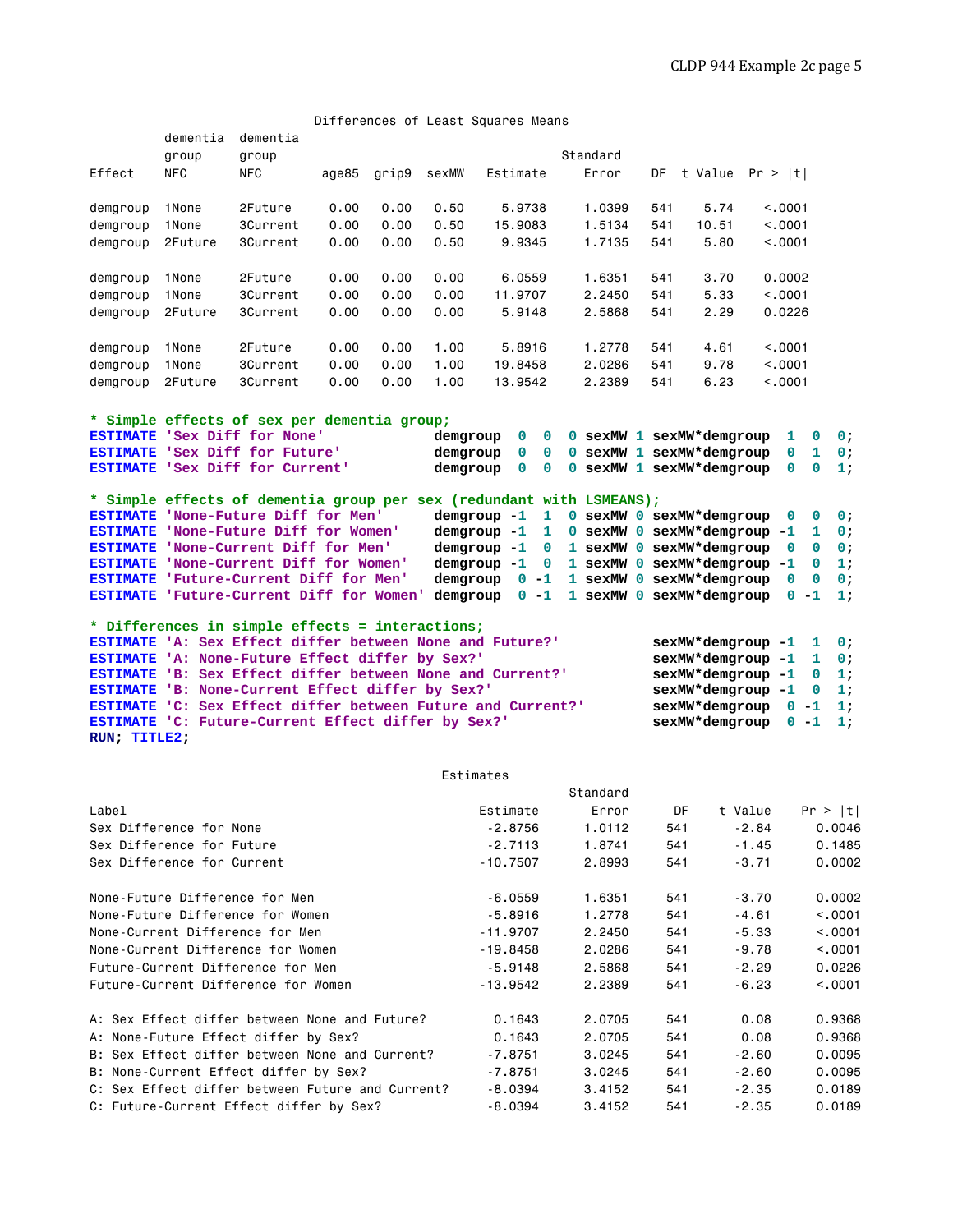**SAS syntax and default output if sex is categorical and dementia group is categorical:**

```
TITLE2 'Categorical Sex (Ref=Women) and Categorical Dementia (Ref=Current)'; 
PROC MIXED DATA=work.Chapter2 COVTEST NOCLPRINT NAMELEN=100 IC METHOD=REML; 
CLASS sexMW demgroup; * SexMW and Demgroup are categorical;
FORMAT sexMW Fsex. demgroup Fdemgroup.; * Use my value labels in the output;
MODEL cognition = age85 grip9 age85*grip9 sexMW demgroup 
                 sexMW*demgroup / SOLUTION CHISQ DDFM=BW; 
CONTRAST 'Model R2 Test' age85 1, grip9 1, age85*grip9 1, sexMW -1 1, demgroup -1 1 0, 
demgroup -1 0 1, sexMW*demgroup -1 1 0 1 -1 0, sexMW*demgroup -1 0 1 1 0 -1 /CHISQ; 
* Marginal sex means and tests diffs averaged over demgroup (F-test below);
LSMEANS sexMW / DIFF=ALL AT(age85 grip9) = (0 0); 
* Marginal demgroup means and tests of diffs averaged over sex (F-test below);
LSMEANS demgroup / DIFF=ALL AT(age85 grip9) = (0 0);
```
Solution for Fixed Effects

sexMW:

|                | Sex<br>$(0=M,$ | dementia   |           | Standard       |                |                |                |                    |
|----------------|----------------|------------|-----------|----------------|----------------|----------------|----------------|--------------------|
| Effect         |                | group      |           | Error          | <b>DF</b>      |                |                |                    |
|                | $1 = W$        | <b>NFC</b> | Estimate  |                |                | t Value        | Pr >  t        |                    |
| Intercept      |                |            | 6.3487    | 1.9479         | 541            | 3.26           | 0.0012         |                    |
| age85          |                |            | $-0.3348$ | 0.1199         | 541            | $-2.79$        | 0.0054         |                    |
| grip9          |                |            | 0.6179    | 0.1481         | 541            | 4.17           | < .0001        |                    |
| age85*grip9    |                |            | 0.1222    | 0.04035        | 541            | 3.03           | 0.0026         |                    |
| sexMW          | OMen           |            | 10.7507   | 2.8993         | 541            | 3.71           | 0.0002         |                    |
| sexMW          | 1Women         |            | 0         |                | $\blacksquare$ | $\bullet$      | ٠              |                    |
| demgroup       |                | 1None      | 19.8458   | 2,0286         | 541            | 9.78           | < 0.0001       |                    |
| demgroup       |                | 2Future    | 13,9542   | 2.2389         | 541            | 6.23           | < .0001        |                    |
| demgroup       |                | 3Current   | 0         |                | ٠              | $\bullet$      | $\blacksquare$ |                    |
| sexMW*demgroup | OMen           | 1None      | $-7.8751$ | 3.0245         | 541            | $-2.60$        | 0.0095         |                    |
| sexMW*demgroup | OMen           | 2Future    | $-8.0394$ | 3.4152         | 541            | $-2.35$        | 0.0189         | SAS-created        |
| sexMW*demgroup | OMen           | 3Current   | 0         | $\blacksquare$ | ٠              | $\blacksquare$ | $\blacksquare$ | dummy code for     |
| sexMW*demgroup | 1Women         | 1None      | 0         | $\blacksquare$ | $\blacksquare$ | $\blacksquare$ | $\blacksquare$ | ref groups are     |
| sexMW*demgroup | 1Women         | 2Future    | 0         | $\blacksquare$ | $\blacksquare$ | $\blacksquare$ | $\blacksquare$ |                    |
| sexMW*demgroup | 1Women         | 3Current   | 0         |                |                |                | $\bullet$      | omitted $(=$ dots) |

|                |     |     | Type 3 Tests of Fixed Effects |         |           |          |                         |
|----------------|-----|-----|-------------------------------|---------|-----------|----------|-------------------------|
|                | Num | Den |                               |         |           |          |                         |
| Effect         | DF  | DF  | Chi-Square                    | F Value | Pr > Chis | Pr > F   |                         |
| age85          |     | 541 | 7.80                          | 7.80    | 0.0052    | 0.0054   | Both main effects of    |
| grip9          |     | 541 | 17.41                         | 17.41   | < 0.0001  | < 0.001  | sex and demgroup        |
| age85*grip9    |     | 541 | 9.16                          | 9.16    | 0.0025    | 0.0026   |                         |
| sexMW          |     | 541 | 19.45                         | 19.45   | < 0.0001  | < 0.0001 | are now <b>marginal</b> |
| demgroup       | 2   | 541 | 129.24                        | 64.62   | 5.0001    | < .0001  | across the other        |
| sexMW*demgroup | 2   | 541 | 6.98                          | 3.49    | 0.0304    | 0.0311   |                         |

|          |        |          |       | LUUU UUUU UU MUUNO |          |          |     |                    |          |
|----------|--------|----------|-------|--------------------|----------|----------|-----|--------------------|----------|
|          | sexMW  | dementia |       |                    |          |          |     |                    |          |
|          | (0=M,  | group    |       |                    |          | Standard |     |                    |          |
| Effect   | 1 = W) | NFC      | age85 | grip9              | Estimate | Error    | DF  | t Value Pr > $ t $ |          |
| sexMW    | OMen   |          | 0.00  | 0.00               | 23,0613  | 0.9251   | 541 | 24.93              | < 0.0001 |
| sexMW    | 1Women |          | 0.00  | 0.00               | 17.6154  | 0.7888   | 541 | 22,33              | < 0.0001 |
| demgroup |        | 1None    | 0.00  | 0.00               | 27,6323  | 0.4780   | 541 | 57.80              | < 0.0001 |
| demgroup |        | 2Future  | 0.00  | 0.00               | 21,6586  | 0.9283   | 541 | 23.33              | < 0.0001 |
| demgroup |        | 3Current | 0.00  | 0.00               | 11.7241  | 1.4443   | 541 | 8.12               | < 0.001  |

Least Squares Means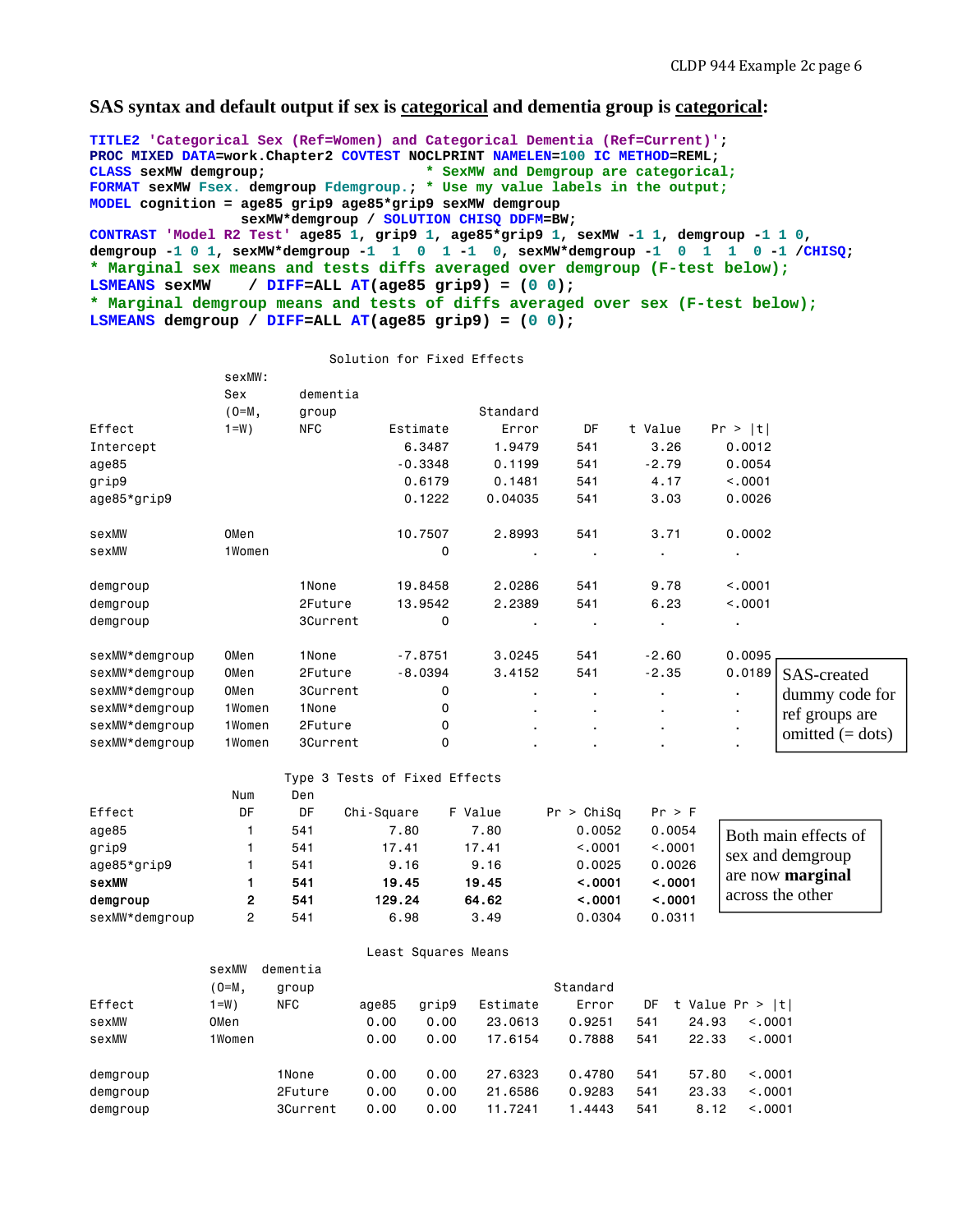| Effect<br>sexMW<br>demgroup<br>demgroup<br>demgroup | SexMW<br>$(0=M,$<br>$1 = W$<br>OMen | dementia<br>group<br><b>NFC</b><br>1None<br>1None<br>2Future | SexMW<br>$(0=M,$<br>$1 = W$<br>1Women | dementia<br>group<br><b>NFC</b><br>2Future<br>3Current<br>3Current | 0.00<br>0.00<br>0.00<br>0.00 | age85 grip9<br>0.00<br>0.00<br>0.00<br>0.00 | Estimate<br>5.4459<br>5.9738<br>15,9083<br>9.9345 | Standard<br>Error<br>1.2349<br>1.0399<br>1.5134<br>1.7135 | 4.41<br>5.74<br>10.51<br>5.80 | Value $Pr >  t $<br>< .0001<br>< 0.001<br>< 0.001<br>< .0001 |
|-----------------------------------------------------|-------------------------------------|--------------------------------------------------------------|---------------------------------------|--------------------------------------------------------------------|------------------------------|---------------------------------------------|---------------------------------------------------|-----------------------------------------------------------|-------------------------------|--------------------------------------------------------------|
| Dementia Group                                      |                                     |                                                              | Men                                   |                                                                    | Women                        |                                             |                                                   | <b>MARGINAL</b>                                           |                               | Sex Difference                                               |
| Means                                               |                                     |                                                              | Mean                                  |                                                                    |                              | Mean                                        |                                                   | <b>MEAN</b>                                               |                               |                                                              |
| None Mean                                           |                                     |                                                              | 29.07                                 |                                                                    |                              | 26.20                                       |                                                   | 27.62                                                     |                               | $-2.87$ (p=.0046)                                            |
| <b>Future Mean</b>                                  |                                     |                                                              | 23.01                                 |                                                                    |                              | 20.30                                       |                                                   | 21.66                                                     |                               | $-2.71(p=.1485)$                                             |
| <b>Current Mean</b>                                 |                                     |                                                              | 17.10                                 |                                                                    |                              | 6.35                                        |                                                   | 11.72                                                     | $-10.75(p=.0002)$             |                                                              |
| <b>MARGINAL</b>                                     |                                     |                                                              | 23.03                                 |                                                                    |                              | 17.62                                       |                                                   |                                                           |                               | $-5.45$ (p<.0001)                                            |
| Dementia Group                                      |                                     |                                                              | Men                                   |                                                                    | Women                        |                                             |                                                   | <b>MARGINAL</b>                                           |                               | Simple Effect                                                |
| <b>Differences</b>                                  |                                     |                                                              | Diff                                  |                                                                    |                              | Diff                                        |                                                   | DIFF                                                      |                               | <b>Difference</b>                                            |
| None-Future Diff                                    |                                     |                                                              | $-6.06$ ( $p=.0002$ )                 |                                                                    | $-5.90 (p< .0001)$           |                                             | $-5.97 (p< .0001)$                                |                                                           |                               | A = 0.16 ( $p = .9368$ )                                     |
| None-Current Diff                                   |                                     |                                                              | $-11.97 (p< .0001)$                   |                                                                    | $-19.85 (p< .0001)$          |                                             | $-15.91 (p<.0001)$                                |                                                           |                               | B= $-7.88(p=.0095)$                                          |
| <b>Future-Current Diff</b>                          |                                     |                                                              | $-5.91(p=.0226)$                      |                                                                    | $-13.95 (p<.0001)$           |                                             | $-9.93 (p< .0001)$                                |                                                           |                               | $C = -8.04$ ( $p = .0189$ )                                  |

Differences of Least Squares Means (Marginal effects)

So what we know from the default (ANOVA) output (bolded in the table below) is that the effect of sex differs somehow by dementia group (but not whether there is an effect of sex within each dementia group) OR that the effect of dementia differs somehow by sex (but not whether there is an effect of dementia per sex). Super helpful, huh? This is why we need the rest of our code. To find out the differences within condition (simple effects), some ANOVA-trained-only people may turn to separate models (e.g., select only men, then examine the effect of dementia group). However, that model will have a different residual variance, and thus the test may not be the same as it would be when done correctly in a full model. So let's see how to ask for all the relevant simple effects instead…

**\* Cell means and simple effect tests (SLICE means per); LSMEANS sexMW\*demgroup / SLICE=demgroup SLICE=sexMW DIFF=ALL AT(age85 grip9) = (0 0);** 

| Least Squares Means (cell means) |
|----------------------------------|
|----------------------------------|

|                | SexMW<br>(O=M, | dementia<br>group |       |       |          | Standard |     |                    |          |
|----------------|----------------|-------------------|-------|-------|----------|----------|-----|--------------------|----------|
| Effect         | 1 = W)         | <b>NFC</b>        | age85 | grip9 | Estimate | Error    | DF  | t Value $Pr >  t $ |          |
| sexMW*demgroup | OMen           | 1None             | 0.00  | 0.00  | 29,0701  | 0.7485   | 541 | 38.84              | < 0.0001 |
| sexMW*demgroup | OMen           | 2Future           | 0.00  | 0.00  | 23,0142  | 1.4928   | 541 | 15.42              | < 0.0001 |
| sexMW*demgroup | OMen           | <b>3Current</b>   | 0.00  | 0.00  | 17.0994  | 2.1402   | 541 | 7.99               | < 0.0001 |
| sexMW*demgroup | 1Women         | 1None             | 0.00  | 0.00  | 26.1946  | 0.6388   | 541 | 41.00              | < 0.0001 |
| sexMW*demgroup | 1Women         | 2Future           | 0.00  | 0.00  | 20,3029  | 1.1186   | 541 | 18.15              | < 0.0001 |
| sexMW*demgroup | 1Women         | <b>3Current</b>   | 0.00  | 0.00  | 6.3487   | 1.9479   | 541 | 3.26               | 0.0012   |

## Differences of Least Squares Means (every possible cell mean difference)

|                | SexMW   | dementia   | SexMW  | dementia |             |      |          |          |       |                  |
|----------------|---------|------------|--------|----------|-------------|------|----------|----------|-------|------------------|
|                | (О=М.   | group      | (O=M.  | group    |             |      |          | Standard |       |                  |
| Effect         | $1 = W$ | <b>NFC</b> | 1=W)   | NFC.     | age85 grip9 |      | Estimate | Error    |       | Value $Pr >  t $ |
| sexMW*demgroup | OMen    | 1None      | OMen   | 2Future  | 0.00        | 0.00 | 6,0559   | 1.6351   | 3.70  | 0.0002           |
| sexMW*demgroup | OMen    | 1None      | OMen   | 3Current | 0.00        | 0.00 | 11,9707  | 2.2450   | 5.33  | < 0.001          |
| sexMW*demgroup | OMen    | 1None      | 1Women | 1None    | 0.00        | 0.00 | 2.8756   | 1.0112   | 2.84  | 0.0046           |
| sexMW*demgroup | OMen    | 1None      | 1Women | 2Future  | 0.00        | 0.00 | 8,7672   | 1.3522   | 6.48  | < 0.001          |
| sexMW*demgroup | OMen    | 1None      | 1Women | 3Current | 0.00        | 0.00 | 22.7214  | 2.0981   | 10.83 | < 0.001          |